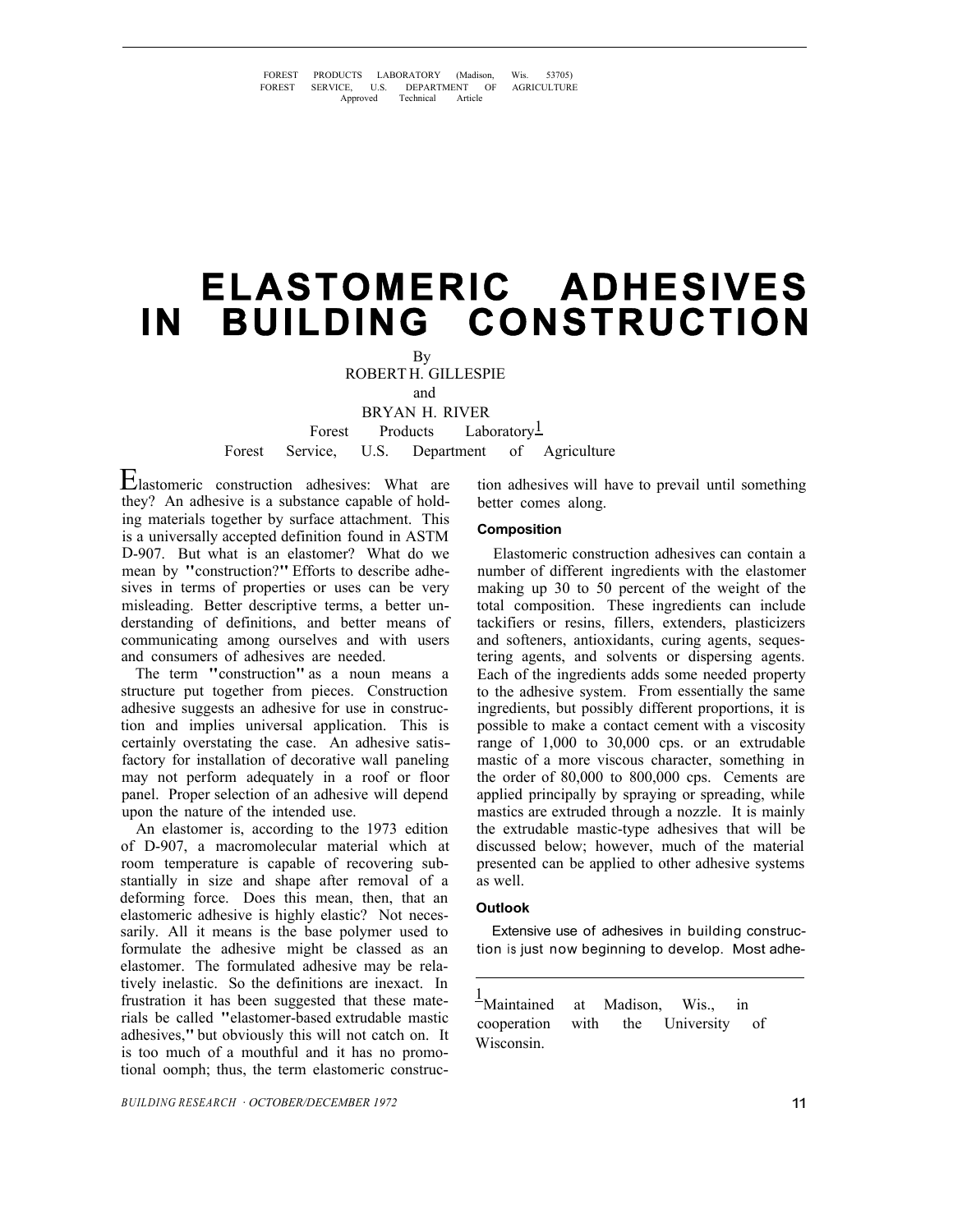sive manufacturers and raw material manufacturers are looking to the building industry as a potential volume outlet for their products. Rapid development of these markets, however, is hampered by a variety of constraints including code restrictions, union attitudes, traditions in building construction and consumer preference and lack of knowledge and understanding about the benefits of adhesive technology.

But there are many indications that this situation is changing. Codes based upon performance, given a strong impetus by the HUD Breakthrough program, are appearing and innovations are more readily accepted by both the builder and the consumer. With change occurring in almost everything, the housing and building industries will be no exception. Look at the rapid growth of the mobile home and the factory-built home industries. Here is where adhesive bonding has the greatest opportunity for savings and improved performance, because bonding conditions can be more closely controlled in factories than during on-site construction. Possibly the fastest growth in adhesive use in building construction will be in the factory-built area, but extension into on-site building is logical if adequate bonding controls can be imposed.

#### **Nature of Adhesive Uses**

Growth of adhesive use will depend to a great extent on how rapidly information can be developed to permit their use in the more critical areas where the adhesive must contribute to loadcarrying capacity. The nature of adhesive use can be divided into five different categories; these are, in decreasing order of structural performance requirements: (1) prime structure, adding strength and stiffness; (2) semi-structural component, adding stiffness; (3) improving over-the-road resistance; (4) field assembly and (5) accessory and trim attachment.

Most critical use is in the prime structure where adhesives will add strength and stiffness throughout the service life. Next most critical is semistructural use, primarily adding stiffness rather than strength. Critical, but for only short periods, is the need to improve over-the-road resistance during the transportation of panels, modular structures or factory-built homes. Both stiffness and strength are important during transportation because loadings are dynamic and energy absorption is critical.

A new dimension is added with field assembly of modular units. Here long-time permanence is needed but it is possible to remedy weak spots before they become problems. Least critical of the five is use for accessory and trim attachment, sometimes termed cosmetic applications. Replacement through redecoration is expected and can be performed without detriment to the structure.

Adhesives are already widely used in the last category-fortim and accessory attachment. They are used for wall coverings, floor coverings, sink and counter tops, roof coverings, ceiling materials and insulation attachment. These applications involve a wide variety of different materials as adherends including wood, wood-based materials, plastics, metals, ceramics and glass in a range of different shapes and compositions. Elastomeric mastictype adhesives are already being used in many of these applications.

# **Adhesives in Structural Applications**

The problem, then, is to learn how elastomeric adhesives can be used for the more critical applications where the adhesive must function as an engineering material capable of supporting loads. Here life safety may be a major factor. In other cases, failure could result in no human danger but may destroy the utility of the structure because repair costs would be impossibly high.

The question is why cannot the more conventional adhesives be used for these structural applications? The fact of the matter is that they often can. When properly used, the conventional adhesives provide thin gluelines that have high strength, high shear modulus. The cured adhesives are hard and tough, effectively transfer stresses from one adherend to another and essentially restrain adherend movement due to moisture changes. But they have their limitations, too. They have poor gapfilling properties and usually require freshly prepared, well-fitted joints for producing quality bonds. Many require special mixing, tight control of bonding conditions, excessive clamping time or special curing conditions and, thus, do not lend themselves very well to the requirements of building construction.

In contrast, the elastomeric adhesives are gap filling and can be used in poorly fitted joints to bond adherends without special surface preparation. How forgiving these adhesives are to surface contamination, however, is still open to question. They have low to medium strength and modulus, are viscoelastic and can creep under excessive loads. They may develop strength rather slowly and require mechanical fasteners to maintain intact gluelines while the adhesive sets. Rather than restraining adherend movement with moisture changes, they may conform with the movement and may even relieve the internal stresses that develop within the joints which may be detrimental to their load-carrying capacity. A great deal of research will be needed to determine how well these adhesives can perform in structural or semistructural applications.

Elastomeric construction adhesives are available today with organic solvent vehicles (these are the most common), such as water emulsions or dispersions, or without a vehicle and having 100 percent total solids. One of the most attractive advantages of these adhesives is the fact that no mixing or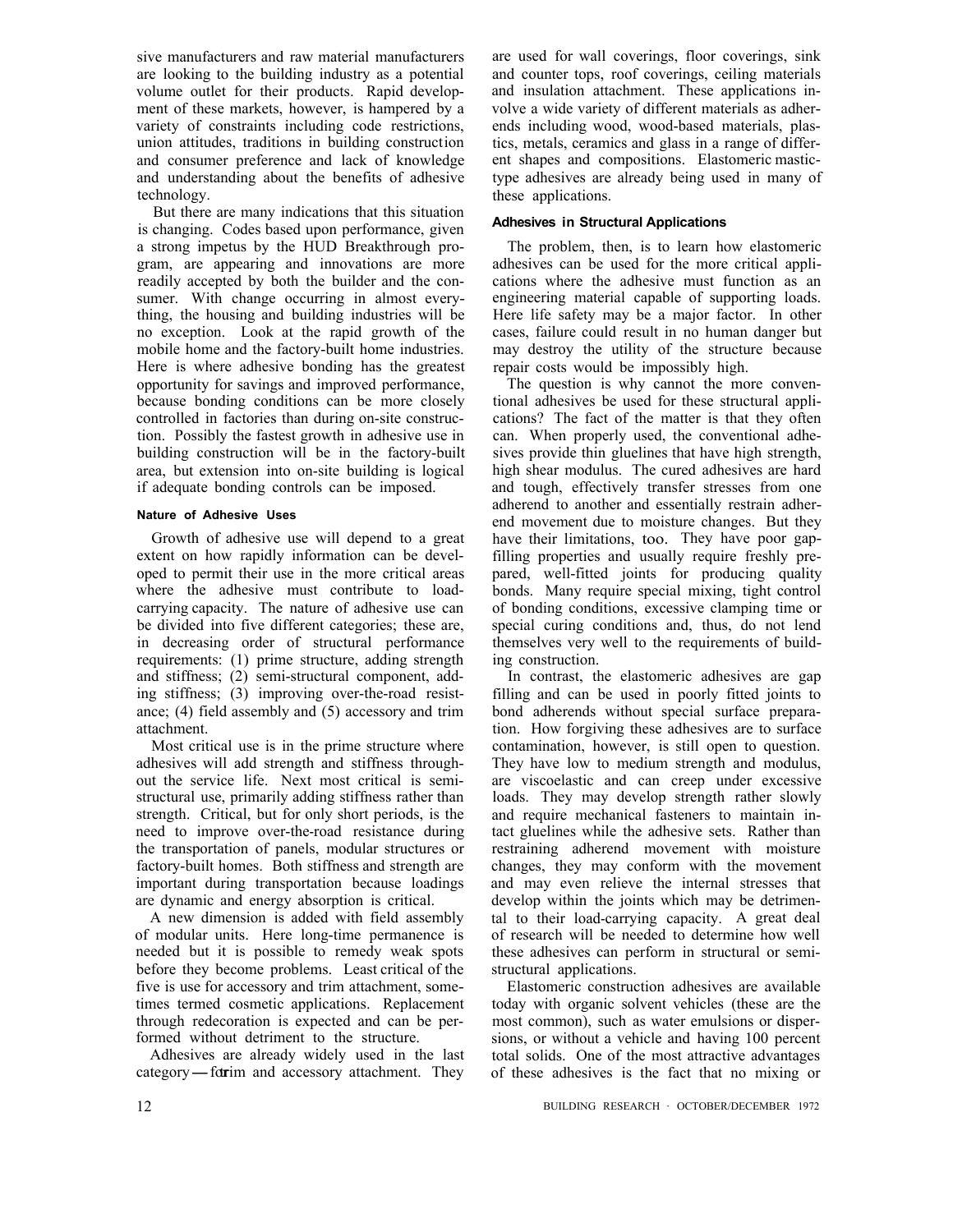preparation is required, and, in this regard, they are similar to the polyvinyl emulsions or "white" glues which are so readily applied by squeeze bottles at a moment's notice. This is a great advantage but only if the resulting gluelines have respectable long-time performance characteristics.

#### **long-Term Performance**

For structural and semistructural application, long-term performance, the ability of an adhesive to hold adherends together under the service environments typical for the structure and for its full lifetime, is a must. To do this,. an adhesive must resist both chemical and physical types of deterioration. Long-term performance is synonymous with durability, but the former term is preferred since it implies that an adhesive joint must perform a function while it is enduring. The term emphasizes that physical forces are at work while chemical-type deterioration takes place at some rate peculiar to the material and the environment.

# **Deteriorating Influences**

These two types of deterioration can be further categorized. The chemical types of influences include the effects of heat and chemicals. Moisture is the most important of the chemicals since it is present to various degrees in all service environments. At high moisture contents, micro-organisms may deteriorate the glue line either by using it as a food source or by generating chemical substances that attack the adhesive or the bond. Other chemical effects that may be important include the catalysts or other ingredients in the adhesive, extractives, fire-retardant and preservative treatments, metallic ions from metal adherends, oxygen from the air or air pollutants. Any or all of these may require special evaluation.

The physical influences on gluelines may also be subdivided. There are the internal stresses that take place when adherends change dimensions due to moisture or temperature changes. Then there are the externally applied loads imposed by the structure either as continuous dead loads or as short-term live loads.

For an adhesive to be used with confidence for structural applications, information is needed on how it responds to these deteriorating influences that determine long-term performance. Just how this information should be collected, what tests should be used and how the information can be translated into useful design data is a big question. This question will never be completely answered for their is need for continual research for better test methods, more accurate predictions and more precise methods of design.

As a start toward progress in this very complex field, the Forest Products Laboratory (FPL) put together a report entitled "Evaluating Adhesives for Building Construction." 1 This report represents an

attempt to recommend suitable test procedures and needs for new procedures to answer the pertinent questions about adhesive use in building construction.

#### **Chemical Types of Influences**

Probably the greatest need for test method development has to do with the chemical types of deterioration that affect adhesive bonds. Over the years, many accelerated tests have been devised on an empirical basis, hoping for some correlation with service experience.

The futility of using empirical methods to predict an adhesive's service life was recognized several years ago at the Forest Products Laboratory, and a new approach was devised. This approach is called the rate-process method because its purpose is to determine how fast bond strength is lost under carefully controlled conditions in the laboratory. The exposure conditions are carefully selected so that the effect of temperature change, or changes in moisture or other chemical concentration, is determined; how fast bond strength is lost under any temperture or moisture condition can then be estimated and this information can then be tied in to any service environment whose climate can be defined by its temperature and mosture situation.

In using the rate-process method for forecasting many specimens, essentially lap-shear specimens, are exposed to controlled temperatures and periodically a set is removed for strength tests. Figure 1 illustrates the results for an elastomeric construction adhesive where the shear strength is plotted as a logarithmic function versus time to give a least squares regression line for each exposure temperature. From this, the time for half the shear strength to be lost in each case is obtained. The logarithm of this half-life is then



Figure 1 Shear strength loss of an adhesive with time of exposure to dry heat at four elevated temperatures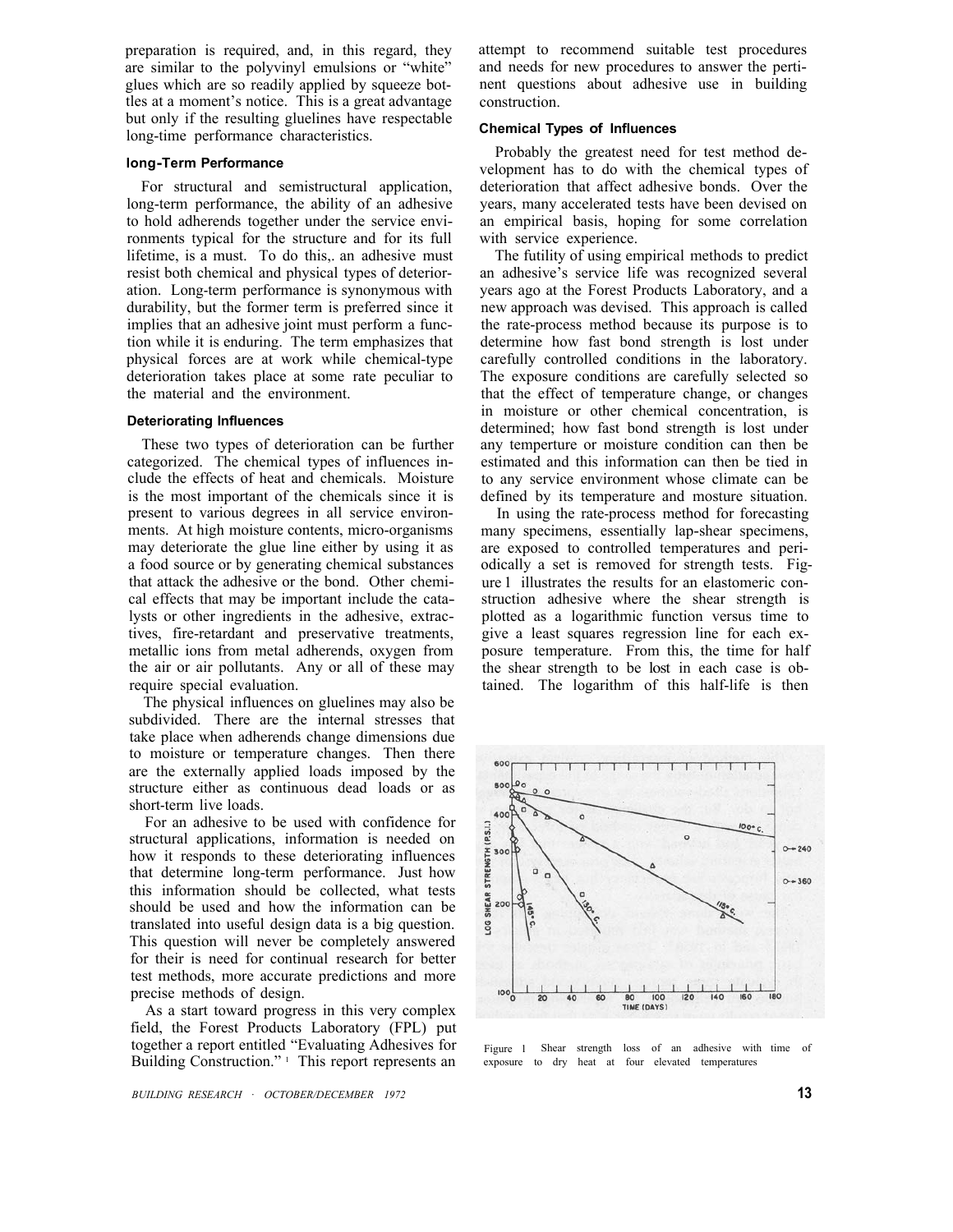plotted against the reciprocal of the absolute temperature. If the work is done carefully, it is amazing how well the data fit the straight-line, temperaturedependent relationship proposed by Arrhenius many, many years ago and further defined by Eyring and co-workers more recently. Figure 2 shows how at 27°C (80°F), adhesive A would resist thermal degradation for 1,600 years and adhesive K for 350 years.



Figure 2. Temperature dependence of two adhesives exposed to dry heat used in forecasting resistance to dry heat

This method of forecasting involves extensive extrapolation outside the range of the experimental This method of forecasting involves extensive<br>extrapolation outside the range of the experimental<br>conditions used—something veryone was taught not to do. But the challenge is for someone to come up with a better method of forecasting to 50 years and beyond with a system that has any better scientific validity. This proposed system not only forecasts life expectancy but helps pinpoint the cause of degradation.

The work done toward developing this rateprocess method was first reported in articles in 19652 and in 19683. These articles describe the basic principles of rate-process methods as used to evaluate some representative wood adhesives but do not extrapolate for forecasting purposes. These results were so encouraging that the method was used to evaluate elastomeric construction adhesives to see if the methods would be useful with this entirely different class of adhesives; these results were reported by River<sup>4</sup> at the annual meeting of the Forest Products Research Society in Dallas, Texas, June 1972.

#### **Rate-Process Method in Action**

In this study representative commercial adhesives of four polymer types, a polyurethane, neoprene, styrene-butadiene and reclaimed rubber, were evaluated. The polyurethane was 100 percent solids and cured by moisture activation. The others were solvent systems ranging from 53 to 70 percent solids.

Two types of specimen were used. First was a two-ply yellow birch lap-shear specimen, which is essentially a plywood lap-shear specimen without the core. The face plies are oriented with the grain direction parallel to the line of force used in testing. These specimens were pulled in tension.

The second was a ponderosa pine tensilesplitting specimen which is essentially the same as that described by Strickler, $5$  but with the grain angle oriented toward the glueline as suggested by Stanger and Blomquist.<sup>6</sup> These were pulled in tension to cause the specimen to split along the glueline. They were used only for dry-heat exposure.

These two specimens represent the two most important stress conditions that must be considered for gluelines in building applications-shear along the glueline and tension perpendicular to it. The specific specimens were selected because of the importance of these stress conditions to design engineers. The exposures used included water soaking, moist heat with 15 percent wood moisture content and dry heat. At least three exposure temperatures were used in each case.

#### **Original Strength Properties**

The original strength of the adhesive bonds presented in Figure 3 was obtained by testing 20 of the



Figure 3 Initial strength of lap-shear and tenbile-splitting specimens bonded with four different adhesives **A** is the polyurethane, **C** is the neoprene, **E** is the styrene-butadiene, and **K** the reclaimed rubber

*BUILDING RESEARCH · OCTOBER/DECEMBER 1972*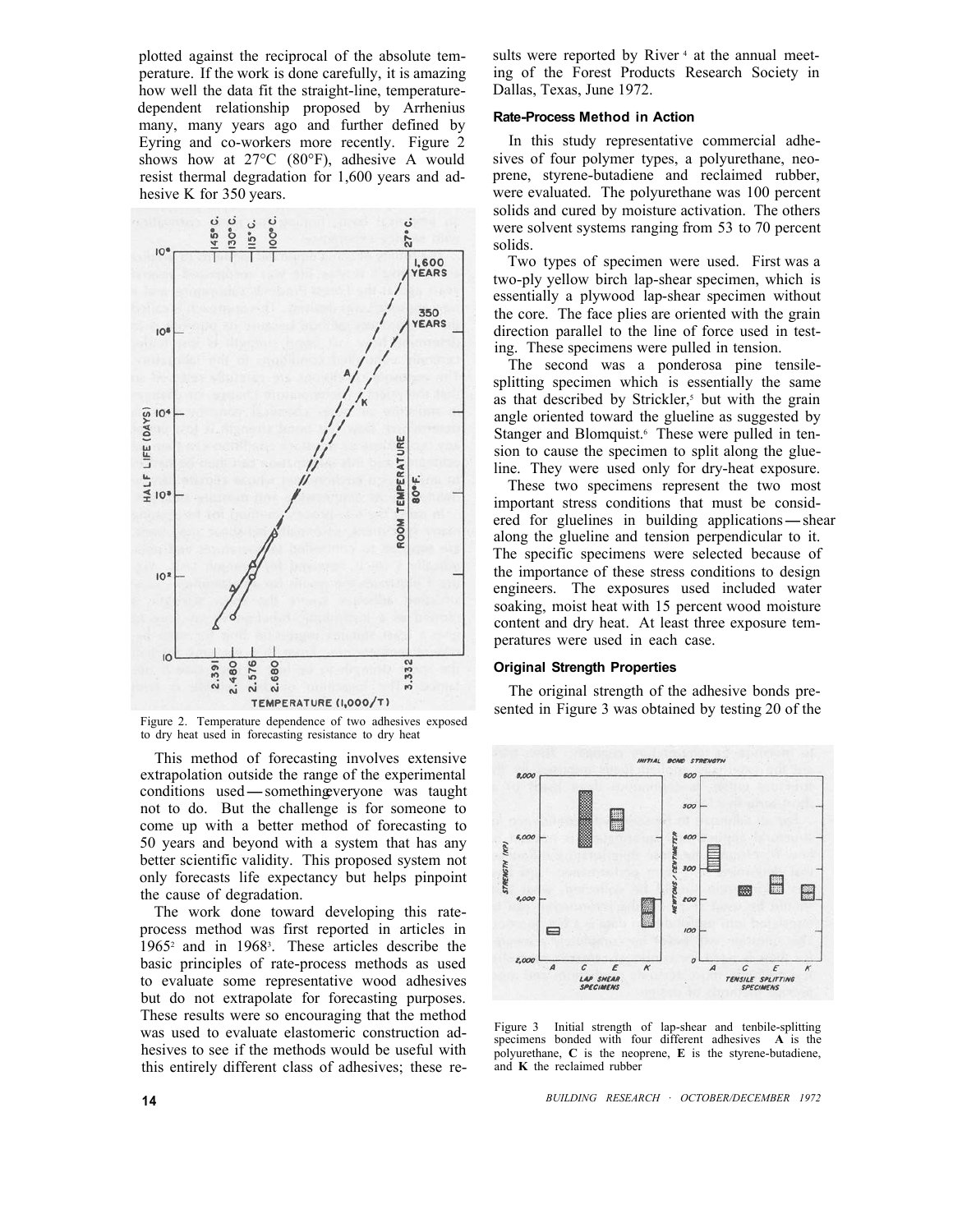cured specimens before exposure. The middle horizontal line on each of the bars indicates the mean value, with the top and bottom lines of a bar indicating the 95 percent confidence limits about the mean. The length of the bars gives an indication of the variability in the test results. The strength values for the lap-shear specimens are in kilopascals. If these values are divided by 7, the approximate value in pounds per square inch is obtained. The strength values for tensile-splitting specimens are in Newtons per centimeter of width.

Unexposed lap-shear specimens bonded with neoprene (C) and styrene butadiene (E) were originally twice as strong in shear as those bonded with polyurethane (A) and reclaimed rubber (K). Variability was very low with polyurethane due to the nature of the adhesive, i.e., 100 percent solids and the fact that failure was entirely within the adhesive. Neoprene, although of high strength, gave highly variable results due to the variable honeycomb structure of the cured adhesive and also sporadic wood failure rather than adhesive failure.

Tensile-splitting test results on the right-hand side show polyurethane almost twice as strong as the other adhesives when tested in a tensile mode. The higher strength of polyurethane in this type of specimen results from its higher degree of flexibility. So the initial strength and variability of the joint depend both on the properties of the adhesive and the way it is tested.

## **Strength lost During Exposure**

In using the method, during the exposure of specimens to elevated temperatures and controlled moisture content a set of five specimens is removed after each of a number of exposure times. These specimens are tested for strength, the values averaged and the 95 percent confidence limits about the mean are calculated. When each exposure is complete, there are eight data points to establish the degradation rate at each set of conditions. Figure 4 is a typical degradation rate plot



Figure 4. Strength loss of a bonded specimen with time of exposure. loss of strength was relatively uniform throughout the exposure time.

*BUILDING RESEARCH · OCTOBER/DECEMBER 1972* 

showing bond strength in kilopascals on a logarithmic scale versus time of exposure in days The mean data points are closely situated about the least squares regression line The slope of the line is the degradation rate. In this case, the time to half-strength is indicated as 7.5 days

The same data, but with the addition of the 95 percent confidence limits about the mean added as vertical lines through the data points, are given in Figure 5. This gives a picture of the variabilily and change in variability as exposure progresses These results show uniformly low variability throughout this particular exposure for this adhesive and also that strength decreased at a uniform rate throughout the exposure. This is the kind of result expected and preferable, but all adhesives, and especially the elastomeric, do not behave in such a nice clean-cut fashion



Figure 5. Confidence limits of 95 percent for each data point from Figure 4



Figure 6 Example of adhesive behavior showing initial rapid rate of strength loss, followed by a much reduced rate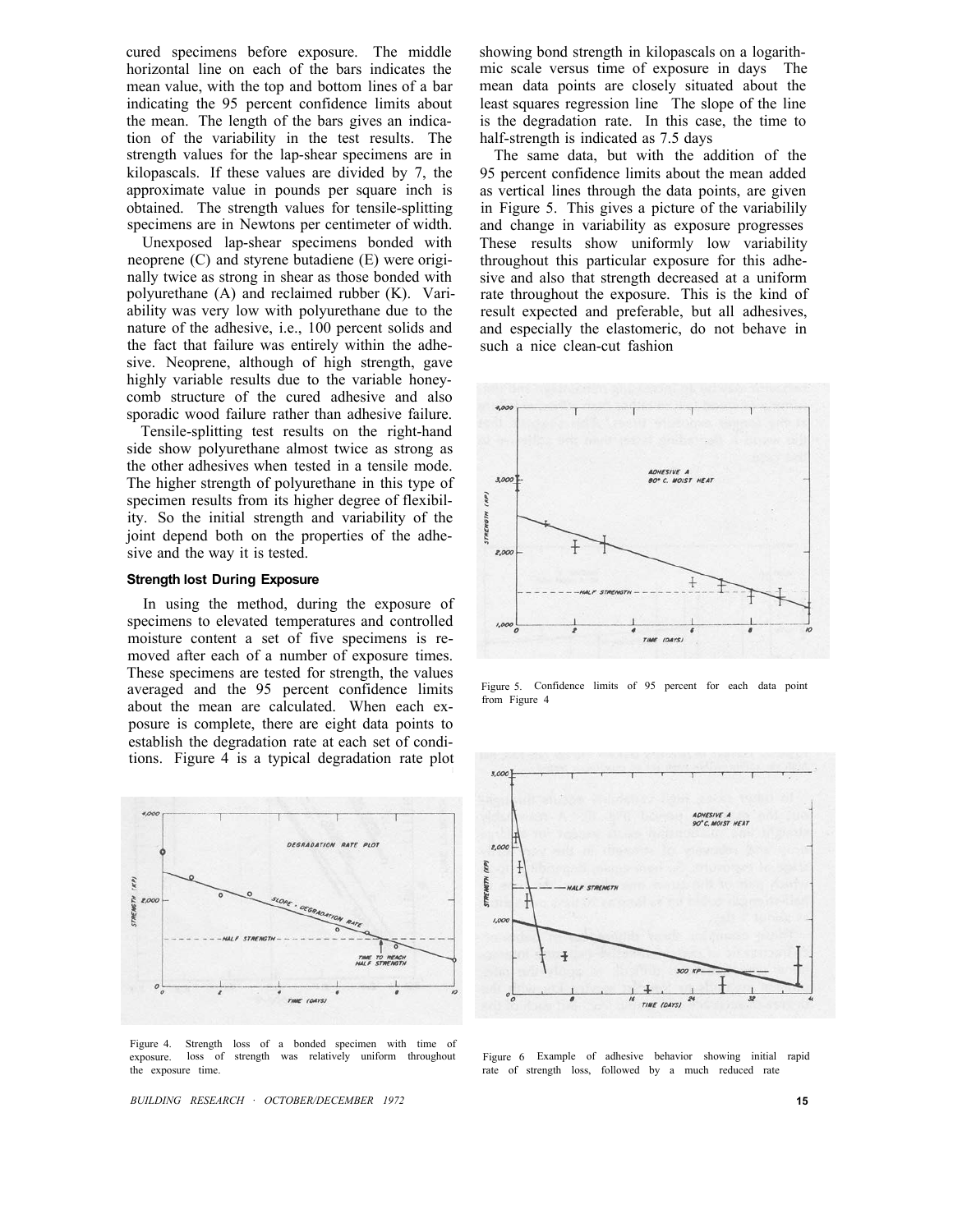For example, Figure 6 shows a rate-loss curve that changes during the time of exposure. It differs from the previous results only in the temperature of exposure. Initially the degradation rate was very fast, making the time to half-strength very short, about 2 days. But shortly afterward, at about 3 days, the rate slowed so that applicable strength was retained for a long period of time. If the service-life criteria had been 300 kP, instead of half the original strength, one can see that the results would have been much different in time. So sometimes the time to half-strength does not adequately describe the behavior of the adhesive. Again, characteristic of adhesive A lap-shear joints, variability is low and quite uniform.

In contrast, high variability appears to characterize one of the other adhesives (Fig. 7). In this moist heat exposure, the variability seems to decrease with exposure time. The apparent reason for this behavior may be an increasing percentage and uniformity of wood failure rather than adhesive failure at the longer exposure times. This suggests that the wood is degrading faster than the adhesive in this case.



Figure 7. Example of relatively uniform average rate loss, but high variability within each set of specimens tested

In other cases, high variability occurs throughout the exposure period (Fig. 8). A reasonably straight line relationship exists except for a large drop and recovery of strength in the very early stage of exposure. So here again, depending upon which part of the curve one chooses, the time to half-strength could be as long as 20 days or as short as about 1 day.

These examples show differences in behavior, characteristic of certain adhesive-exposure interactions, which make it difficult to apply the rateprocess methods to forecast service life with the degree of accuracy one would like. But each of the rate curves supplies some important information about how an adhesive behaves in a particular environment and adds to the overall picture of its anticipated performance. In the case of the poly-



Figure 8. Example of adhesive behavior with a rapid initial loss in strength, recovery of strength, and a gradual loss thereafter



Figure 9. Temperature-dependence of the polyurethane adhesive and comparison with behavior of wood

*BUILDING RESEARCH · OCTOBER/DECEMBER 1972*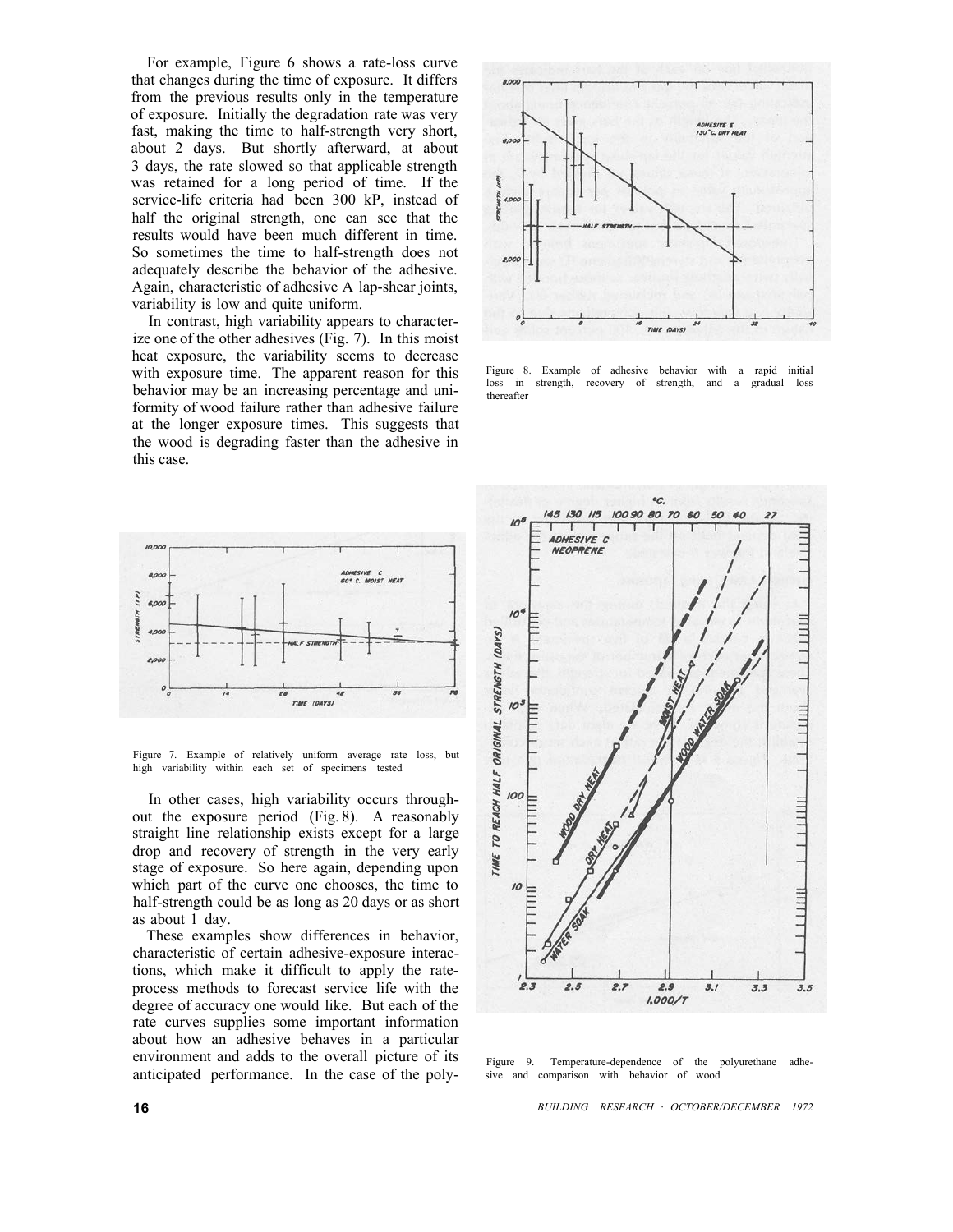urethane, the time to reach half the original strength was obtained from each of the rate curves. These times were then plotted according to the Arrhenius temperature-dependence relationship to yield the data shown in Figure 9.

## **Rate Changes With Temperature**

For comparison purposes, values for wood for dry heat and wood for water soak are included. These data were obtained from earlier work with plywood specimens bonded with phenolic adhesives which were more durable than the wood. When tested, these specimens failed in rolling shear in wood, indicating the degradation rates and temperature dependence observed were for wood itself. The lines for polyurethane are all quite parallel but as a group have steeper slopes than the lines for wood. This means that the temperature sensitivity of the adhesive's degradation rate is not influenced by moisture concentration, but that as a group the adhesive's rates are more temperature sensitive than the wood's. Time to half-strength is shorter than for wood at elevated temperatures, but because of the differences in slopes of the lines, extrapolated service life of the adhesive is comparable to wood at normal temperatures. Because the data obtained for polyurethane were so consistent, forecasts of its service life were made.

At 27°C (80°F), the polyurethane can be expected to last for 20 years in the most severe exposure, water soaking. However, at 70°C (158°F), which can occur in roofs, expected service life is only about 880 days. How significant this is depends upon where service is to take place, and on the judgment of the design engineer viewing his particular design as to whether or not this adhesive can be used in roof construction with reasonable safety.

Neoprene has an excellent reputation a5 a durable elastomer when properly compounded. The example evaluated has a tight envelope of Arrhenius lines, showing excellent resistance to moisture (Figure10). These lines are also bracketed by the lines shown for wood. The temperature sensitivity is about the same as wood. One exception is the behavior in moist heat, but that line is subject to revision with additional data. Joints bonded with neoprene are somewhat more affected by dry heat than is wood but behave about the same as wood in water soaking. On the basis of these particular tests, it appears that neoprene should be as durable as wood.

The styrene-butadiene and reclaimed rubberbased adhesives were quite variable in strength and produced rate-loss curves during exposure that were not clear cut and easily interpreted. One very important point—thefour adhesives evaluated in the study were rather arbitrarily selected; their results should not be interpreted as representing all adhesives of the types mentioned.



Figure 10. Temperature dependence of the neoprene adhesive and comparison with behavior of wood

#### **Effect of Oxygen**

Another phase of the study compared the effect of dry heat in air and also in pure oxygen atmospheres because elastomers are subject to oxidation. Data on oxygen aging were obtained with the help of some industry friends who were kind enough to remove specimens from their oxygen bomb periodically so a rate curve could be obtained, but since standard oxygen bomb equipment is run only at 70°C it was not possible to obtain an estimate of the temperature dependence of these joints in oxygen. In all likelihood, the temperature dependence would be similar to that obtained for dry heat, for the only difference is in the concentration of oxygen.

Figure 11 shows the Arrhenius temperaturedependent lines for wood and both lap-shear and tensile-splitting specimens in dry air. The single points at 70°C are the time to half-strength for both types of specimens in oxygen. Polyurethane shows a great difference between the two kinds of specimens in air aging. Although the temperature dependence is about the same, the tensile-splitting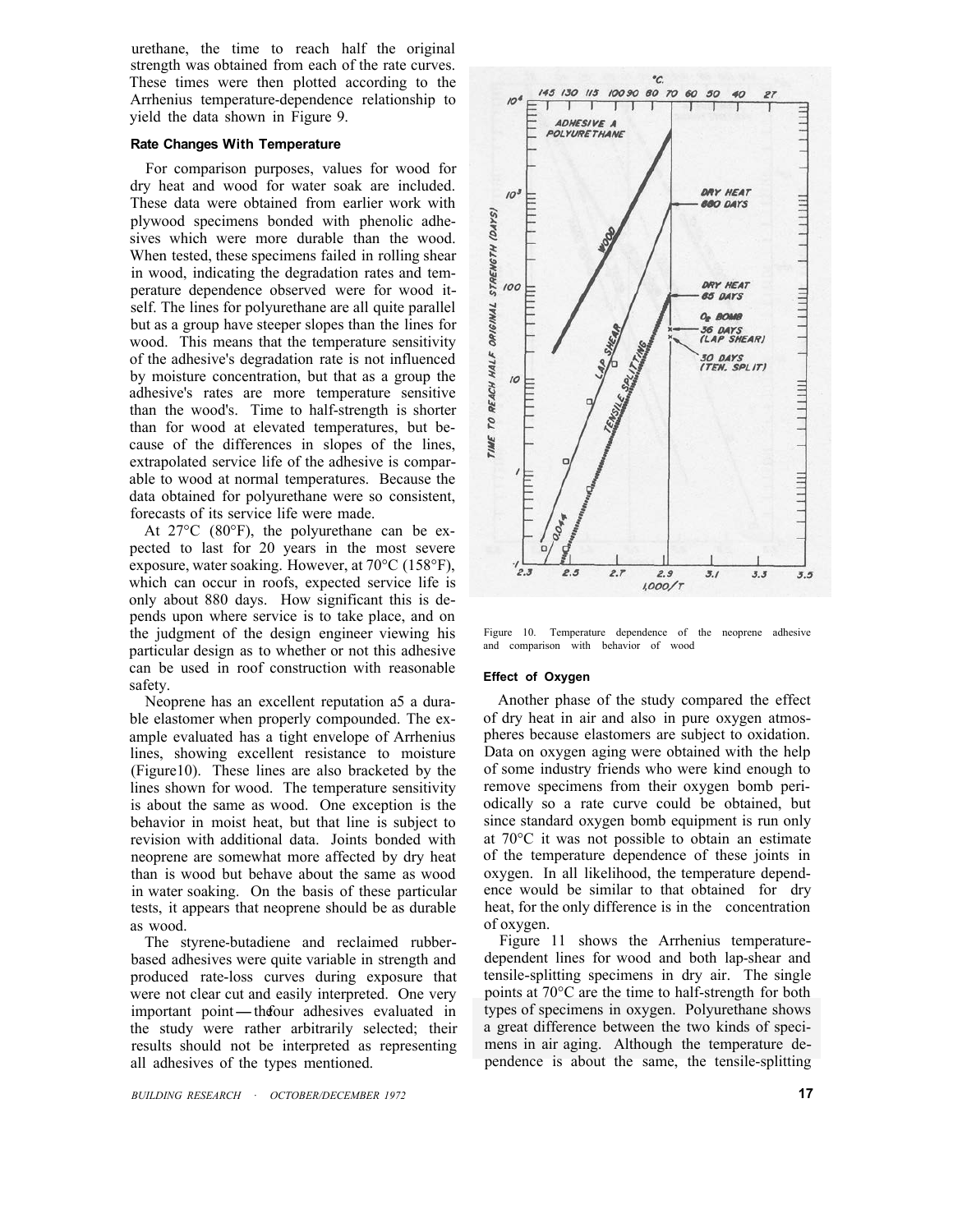

Figure 17. Effect of oxygen on a polyurethane adhesive

joints are less durable than the lap-shear joints at a given temperature. Both joint types are less durable than wood. Tensile-splitting joints in air most nearly approximate the durability of joints exposed to oxygen atmosphere. The time to half-strength in oxygen is nearly the same for both kinds of specimens. Polyurethane does have some sensitivity to oxygen, but it does not appear to be great. These results demonstrate how the oxygen bomb test can be used to relate to the rate-process method of evaluating chemical types of deterioration.

The development of these rate-process methods of forecasting resistance to chemical types of deterioration is continuing at the Forest Products Laboratory, current efforts focus on increasing the accuracy of prediction and assessing the statistical significance of the results. Accuracy is highly dependent upon decreasing the variability in strength of the bonded joints. With some of the elastomeric construction adhesives, this variability is very high. It has been rationalized that this is due to the honeycomb structure that develops within the adhesive as it loses solvent in the glueline. When bubbles with thin walls are formed, the strength is low. Thick-walled bubbles provide higher strength. The lack of control over the way solvent is lost leads to high variability in the strength developed. This variability in strength certainly must affect performance in service. There is no question that it adversely influences the prediction of service life and in providing useful values for use by design engineers. The variability of joint strength developed by elastomeric construction adhesives must be reduced and their oxidation resistance maintained or improved if they are to find extensive use in structural applications.

#### **Science Environments**

The results of both the chemical resistance tests and the mechanical property measurements must be capable of translation to the expected service conditions. This temperture scale (Fig. 12) summarizes the expected range of temperatures found in houses. The maximum temperatures are of greatest interest. In roof sections, maximum temperatures as high as 160°F are not uncommon. Outside walls may reach 120°F. Floors are usually in a narrow range of 60 to 90°F. The temperatures used in accelerated aging range from 140 to over 290°F, so it is necessary to extrapolate the results back to the service temperature range.



Figure 12. Temperature range of service environments, compared to temperatures for accelerated aging and for mechanical property measurements

When measuring the mechanical properties of adhesive-bonded joints and determining the effect of loads, the effect of various service conditions also must be considered; however, the measurements can be made in the actual temperature range of interest. To be all-inclusive, measurements should be made at 80, 120, and 160°F, both wet and dry. The dry tests would simulate normal conditions in floors, sidewalls or roofs. The wet tests would reflect adverse conditions such as leaks in roofs, moisture condensation in sidewalls and roofs or flooding of floors by plumbing leaks. The object is to collect data on an adhesive so the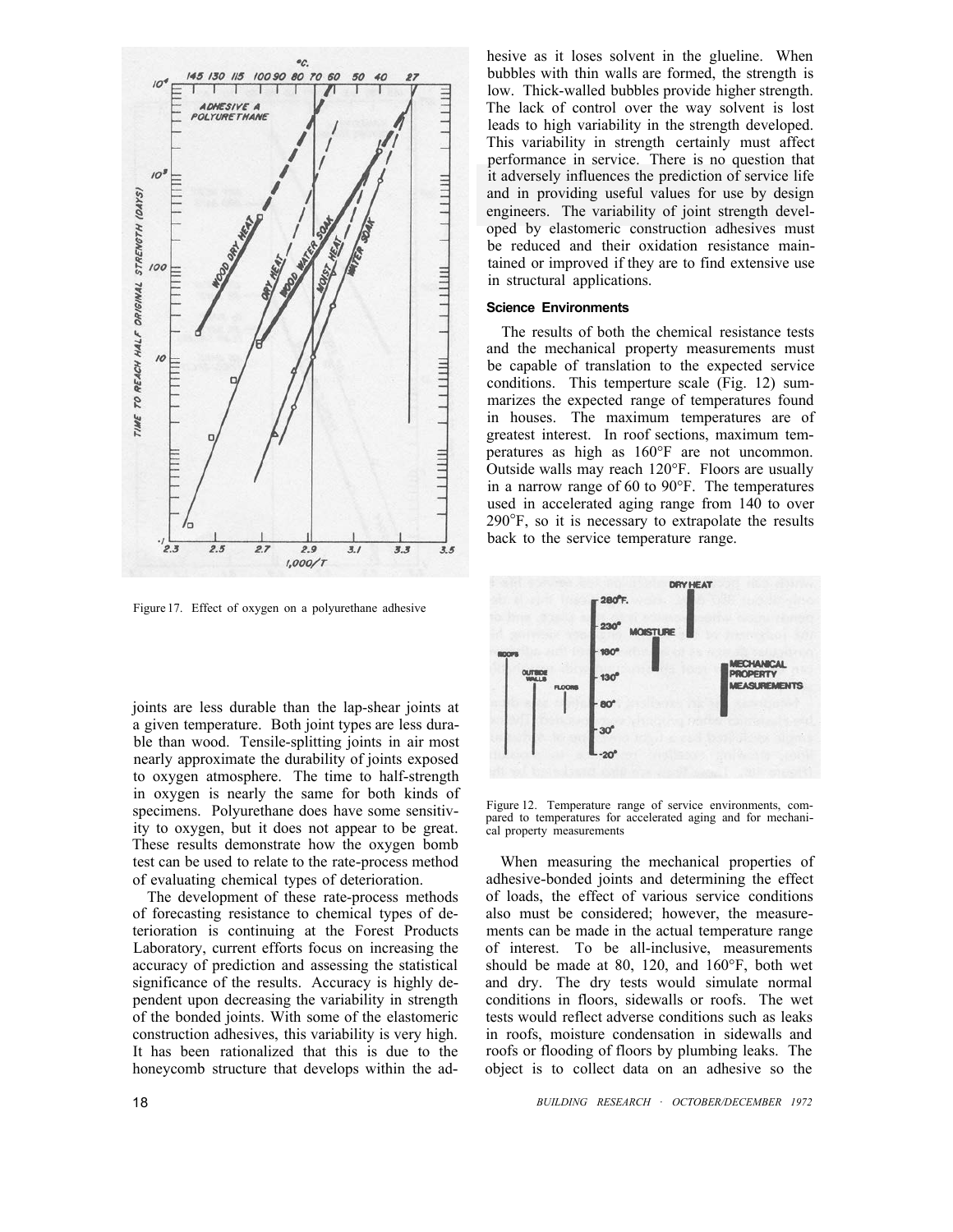design engineer can select the most appropriate data for each specific design requirement.

# **Physical Phenomena**

Besides resisting chemical types of deterioration, an adhesive must also resist the forces imposed on the joint in service. These internal stresses arise from dimensional changes that the adherends undergo with changing environment as well as the external loads imposed on the joint as part of a structure.

#### **Internal-Stress Development**

The internal-stress development has been difficult to measure in a quantitative sense. The usual way is to subject specimens to some exaggerated cyclic exposure and measure how much strength might be lost. When such tests are applied to joints bonded with elastomeric construction adhesives, the best ones show little if any loss in strength. This verifies the supposition that these adhesives are capable of relieving internal stresses whenever they develop. In fact, it has been proposed that this property of elastomeric adhesives be put to work to actually relieve stress in joints and maintain high strength. Krueger and Blomquist explored this possibility in the 1960s with encouraging results.7 Krueger's initial work was with an epoxy polysulfide formulated to match the shear modulus of the wood used for adherends. He later extended the work to include adhesives of lower modulus in thick gluelines,<sup>8</sup> again with success. He developed a method for measuring the shear modulus of adhesives in joints $9,10$  since the prediction of performance depended upon reasonably accurate values for this mechanical property.

It is interesting to compare materials on the basis of their shear modulus:

Shear

| Material                                  | .<br>modulus<br>(psi) |
|-------------------------------------------|-----------------------|
| Douglas-fir (radial-tangential plane)     | 13,000                |
| Phenol-resorcinol                         | 135,000               |
| Polyvinyl acetate                         | 50,000                |
| Epoxy-polysulfide (30-70)                 | 15,000                |
| Elastomer (Krueger)                       | 135                   |
| elastomeric<br>Commercial<br>construction | 50-9,000              |

Note that coast-type Douglas-fir has a shear modulus of 13,000 psi in the radial-tangential plane where the maximum swelling strain takes place. A conventional phenol-resorcinol has a modulus about 10 times greater than Douglas-fir while a polyvinyl acetate is 3 to 4 times more rigid. The epoxy-polysulfide adhesive used by Krueger had a shear modulus of 15,000 psi while the elastomer used later was only one-tenth as rigid.

Recently at the FPL, the shear modulus of a number of representative commercial elastomeric construction adhesives was measured using a simplified method involving parallel plates strained in shear, The time-honored torsion method also has been used. The values obtained for elastomeric range. What this means is that elastomeric conconstruction adhesives ranged from 50 to 9,000 psi, well below that of wood but still covering a broad struction adhesives are available or can be formulated to provide a range of shear modulus values and that design engineers have an opportunity to make use of this property in designing specific structures.

Kuenzi and Wilkinson<sup>11</sup> used shear modulus values for adhesives to develop an analysis capable of predicting the deflection and stresses for composite beams bonded with elastomeric adhesives; other work in this field has been carried out by Hoyle<sup>12</sup> and these are only examples. The significance of this is that engineers already are developing methods for predicting the performance of structures or components of structures bonded with elastomeric adhesives.

These adhesives provide only partial interaction between built-up pieces because the adhesives are less rigid than the components. The investigators looked at the deflection and strength of composite beams rigidly bonded together with a conventional adhesive to provide complete interaction and compared this with the deflection and strength of the same built-up members without any interactionin other words, without any fastening at all. They then developed an analysis that would take into account partial interaction as provided by nails or by mastic adhesives. This resulted in methods for rational design of various composites that depended upon a knowledge of the properties of the components including fastener rigidity.

Fastener rigidity variables had not been considered heretofore. This allowed for a wider choice of materials for more efficient designs of structural components, even for possible fabrication at the building site. But these methods have to be learned and applied by design engineers, and this is another communication problem in transposing research results into practice.

An alternative predicting composite behavior from component properties is the more common practice of building full-scale prototypes and testing for deflection and strength under the anticipated service environment. This is expensive and requires large-scale testing facilities. So there is need for additional engineering research for the development of accurate predictive methods using material property data.

In this regard, there appears to be controversy about what data to use when both mechanical fasteners and adhesives are used in the fastener systems. Many proposals involve nail-gluing with elastomeric construction adhesives. Which fastener should be considered as controlling the deflection and strength of the composite? Research is needed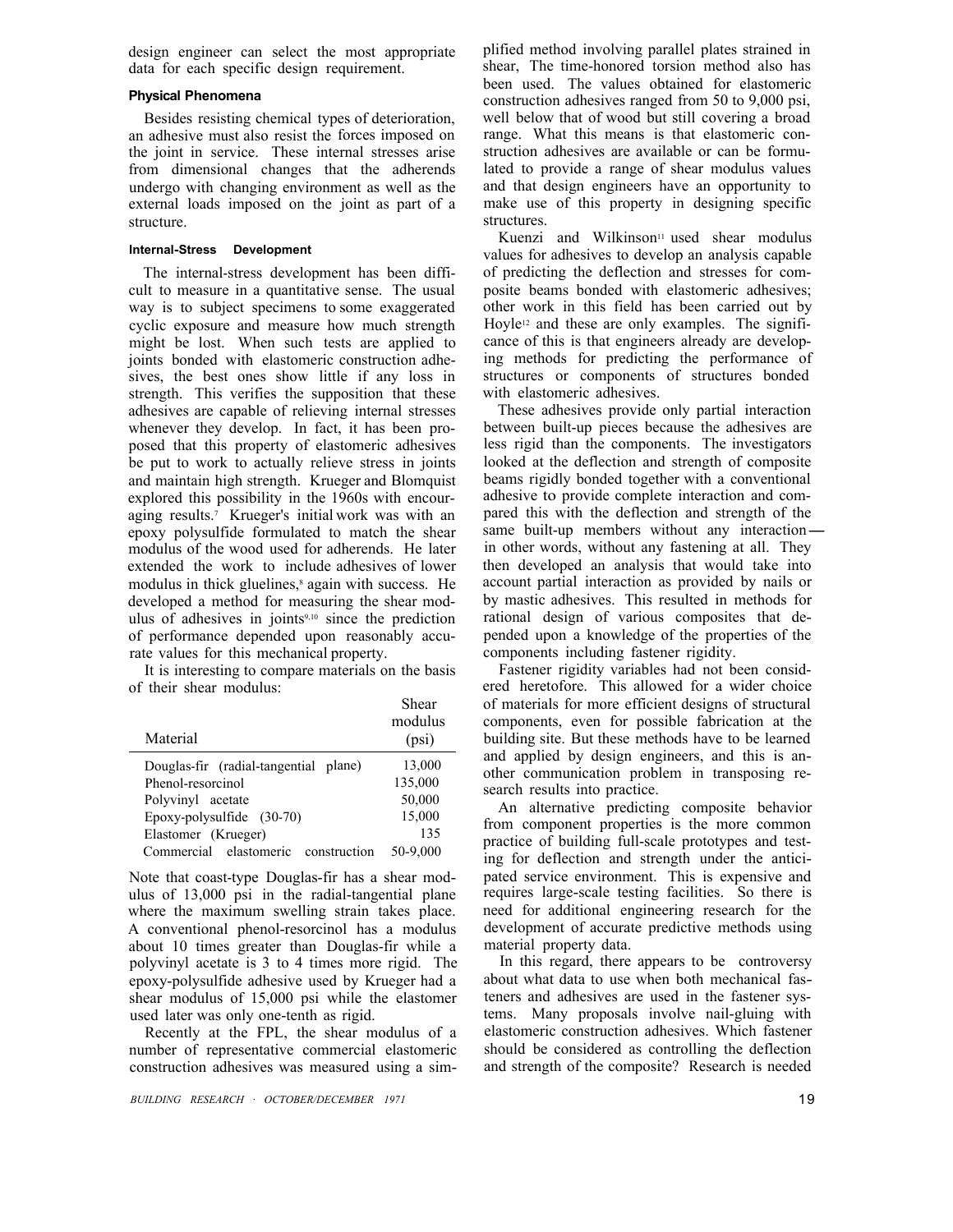to resolve the problem of assessing the contribution of each fastener type when combinations are used. But engineers need factul data on the mechanical properties of adhesives to make predictions with accuracy. This represents just the beginning of efforts by design engineers to select material for composites on the basis of particular properties so that the performance of a structure can be predicted, controlled and maximized.

## **Externally applied loads**

Adhesive joints in structural applications usually are required to carry some externally applied loads. How much load and for how long a time the joint can carry a load is a matter requiring measurement. This is usually done by applying a dead load to an adhesive joint in shear and determining the time that elapses before the joint breaks. The applied loads should be selected fractions of the values obtained on the universal testing machine for testing the same adhesives in rupture times of 1 to 3 minutes.

An example of the kind of useful data that can be obtained in this way is shown in Figure 13. In this case it is a composite for three species of softwoods. This shows that a continuous application of 60 percent of the load required to break the specimens on a universal testing machine in 3 to 5 minutes would result in rupture in 50 years.



Figure 13. Effects of externally applied loads on the loadcarrying capacity of some selected softwoods

Theory as well as experiment says that the load required for rupture of visco-elastic materials is a linear function of the logarithm of time. Some tests of this type have been performed on elastomeric construction adhesives. Figure 14 shows the results of evaluating a relatively high-strength adhesive for rupture stress as a function of time covering the span from 0.1 hour to 10,000 hours, which is over a year. The top lines show the response at room-temperature conditions and the bottom line, at high temperature and moisture, the most rugged conditions the adhesive might meet.



Figure 14. Effect of externally applied loads on an adhesivebonded joint under two different environments

At room temperature, a high initial rupture stress of over 1,400 psi declines to about 520 psi in the time span shown here.

The straight-line equations produced from data such as these can be used to calculate rupture stress expected at any time with estimates made for periods of time of 1, 10 or up to 100 years. Table 1 compares two adhesives for estimates of duration of load at room conditions.

#### **Table 1**

#### **Forecastingload-carryingcapacity of adhesivebondedjoints under two different service environments**

| At 75 °F, 50% R.H.                        | Shear Strength (psi) |                    |                   |           |
|-------------------------------------------|----------------------|--------------------|-------------------|-----------|
|                                           | Short<br>term        | $1 \, yr.$         | $10 \text{ yr}$ . | $100$ yr. |
| Semi-rigid adhesive<br>High-shear modulus | 1,520                | 530                | 340               | 150       |
| elastomer                                 | 445                  | 240                | 205               | 175       |
| At 160 °F. 100% R.H.                      | Shear Strength (psi) |                    |                   |           |
|                                           | Short                |                    |                   |           |
|                                           | term                 | $1 \, \text{yr}$ . | $10 \text{ yr}$ . | $100$ yr. |
| Semi-rigid adhesive<br>High-shear modulus | 425                  | 225                | 190               | 150       |
| elastomer                                 | 70                   | 38                 | 33                | 27        |

The short-term rupture stress is that obtained with a universal testing machine in 1 to 3 minutes. The predicted rupture stress for the more rigid adhesive is 530 psi at 1 year and 150 psi at 100 years; for the less rigid adhesive, 240 psi and 175 psi for the same time periods. Both would probably he suitable for applications in moderate temperature and moisture conditions.

But at high temperature and moisture conditions, the less rigid adhesive would fail at less than 50 psi before 1 year while the more rigid adhesive would still support a stress of 150 psi for as long as 100 years. Under these conditions, the more rigid adhesive would be expected to perform much more satisfactorily than the less rigid elastomer. Data of this type can usually be collected in about 1 to 2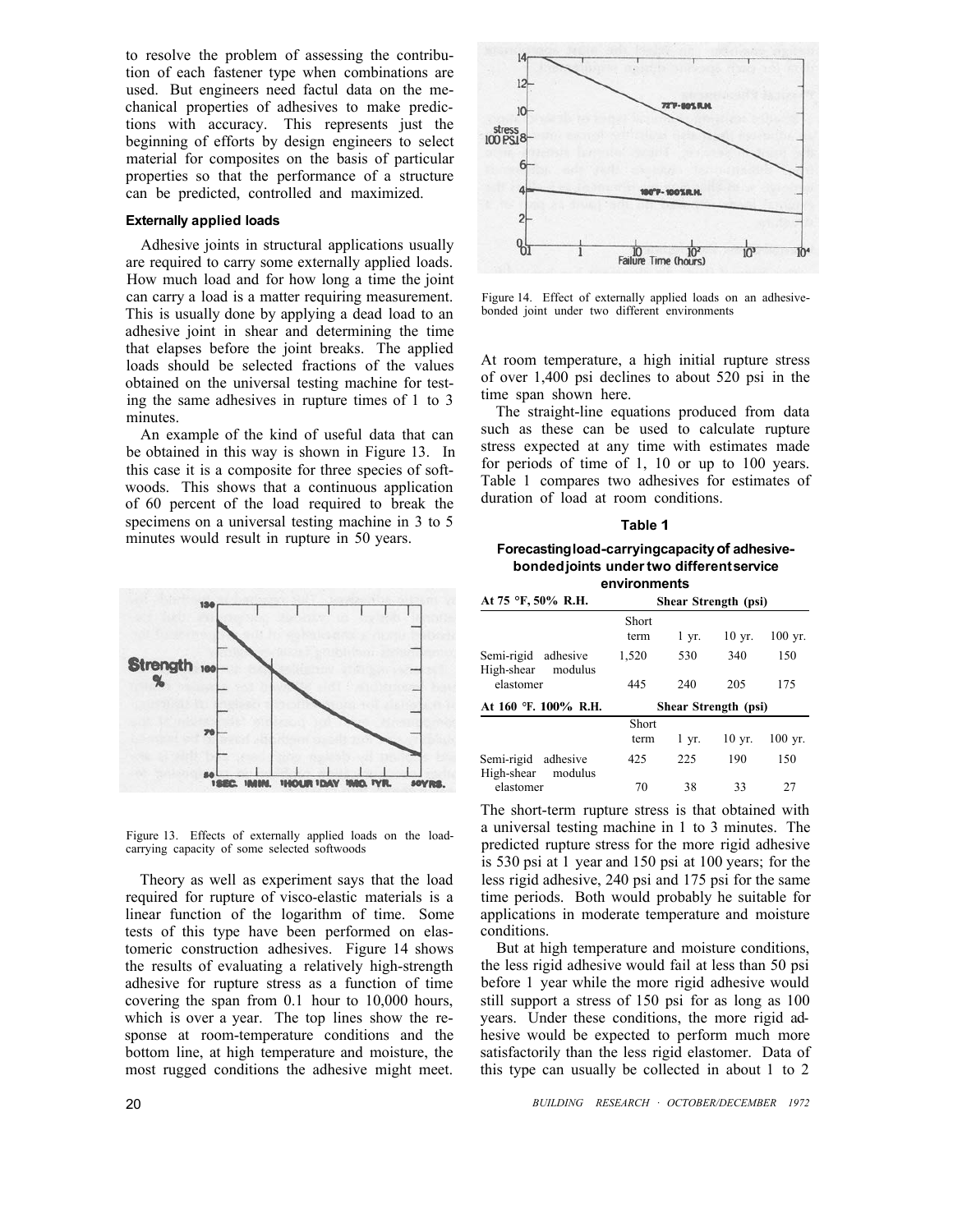months to give reasonably safe extrapolations to 10, 50 or 100 years because of the logarithm-time relationship.

Data of this type can in some cases be of considerable concern until it is realized that design stresses are usually quite low in many applications. The rolling shear strength of plywood which often governs design is only about 50 psi so there is a place for adhesives with lower unit strengths than conventional types; however, because the lower strength of the adhesives rather than that of the adherends will govern the ultimate performance of a composite, accurate measurement of adhesive mechanical properties is a must. This adds a whole new dimension to the problem of designing and using composites in structures.

When an adhesive joint is under a continuous dead load, it will creep. Unfortunately, this is one of the questionable properties of elastomeric construction adhesives. They are often more viscous than elastic. When stress rupture measurements are made under dead loads, bonded joints deform, with the deformation progressing through all stages of creep characteristic of the adhesive. Stress rupture measurements tell how long it takes for the entire creep process to take place, but they do not provide any information as to how much deformation has occurred.

The measurement of creep properties under the various service environments and how these measurements can be interpreted for engineering design use is a matter of question. There is an urgent need for new and better methods of measurement. While it is a subject that cannot be dealt with in depth here, it certainly deserves more thorough treatment.

#### **Other Important Properties**

Other properties of elastomeric construction adhesives are also important in their use in building construction. For example, how do they behave in fire situations? Do they soften or melt and allow the structure to collapse or do they maintain sufficient strength for the building to remain intact until occupants can safely leave the structure? Tests are being conducted in this area but are still too incomplete to be discussed here. Another important consideration is how well elastomeric construction adhesives behave for acoustic damping purposes? With noise pollution being of current concern, elastomeric construction adhesives might well find use as decouplers and damping materials to reduce noise transmission through walls. This would take advantage of a special property of elastomeric adhesives but would be in no sense a structural application.

#### **Design Stresses**

For structural applications, design engineers make use of a variety of systems for calculating design stresses. One approach is suggested by the way design stresses are assigned for wood. Values for the mechanical properties of clear wood specimens which can be found in ASTM D2555 are converted into design values by a series of factors that adjust the ideal situation to that of a real life situation. If this analogy is applied to an adhesive joint using shear stress as an example, an equation like the following would develop the design stress:



The mean stress value, obtained from standard test procedures, would yield a design stress value after adjustment by a series of factors. These factors would be concerned with such variables in the system as the variability inherent in the measured strength values, what exposure conditions are to be met, how much quality control will be exercised, what is the duration of load that can be expected and, possibly, how much factor of safety does one desire.

There might even be another factor added to such a picture, the one having to do with resistance to chemical-type deterioration. A consideration of this approach to calculated design stresses can be very valuable to an adhesive formulator. It tells him that the average or mean stress of the joints produced by his adhesive might possibly be higher. Or he might attempt to reduce the variability in strength that is inherent in his particular system. He may wish to improve its resistance to high temperatures or to high moisture contents.

For the quality control factor, he may wish to improve the strength in thick gluelines or in how well it bonds to contaminated wood surfaces or other surfaces. For the duration-of-load factor, he may wish to produce a more elastic type of resistance to load rather than produce a viscous, easyflowing material.

In many cases, the design engineer may have to provide a larger area of bonded surface in his structure so that the unit strengths can be reduced. But in the final analysis, any decision about the use of an adhesive, particularly for structural applications, must be qualified by a big IF—IF adhesive is negative. an adhesive, particularly for structural applications, must be qualified by a big IF—Ifthe adhesive is properly used—Ifthe adhesive bonds are properly prepared!

#### **Processing and Quality Control**

Members of the construction industry are not knowledgeable about adhesives and how to use them in structural applications. They are accustomed to using them for a wide variety of purposes where mistakes are easily rectified and failure of the adhesive bonds is not going to cause structural damage or loss of life. The industry lacks people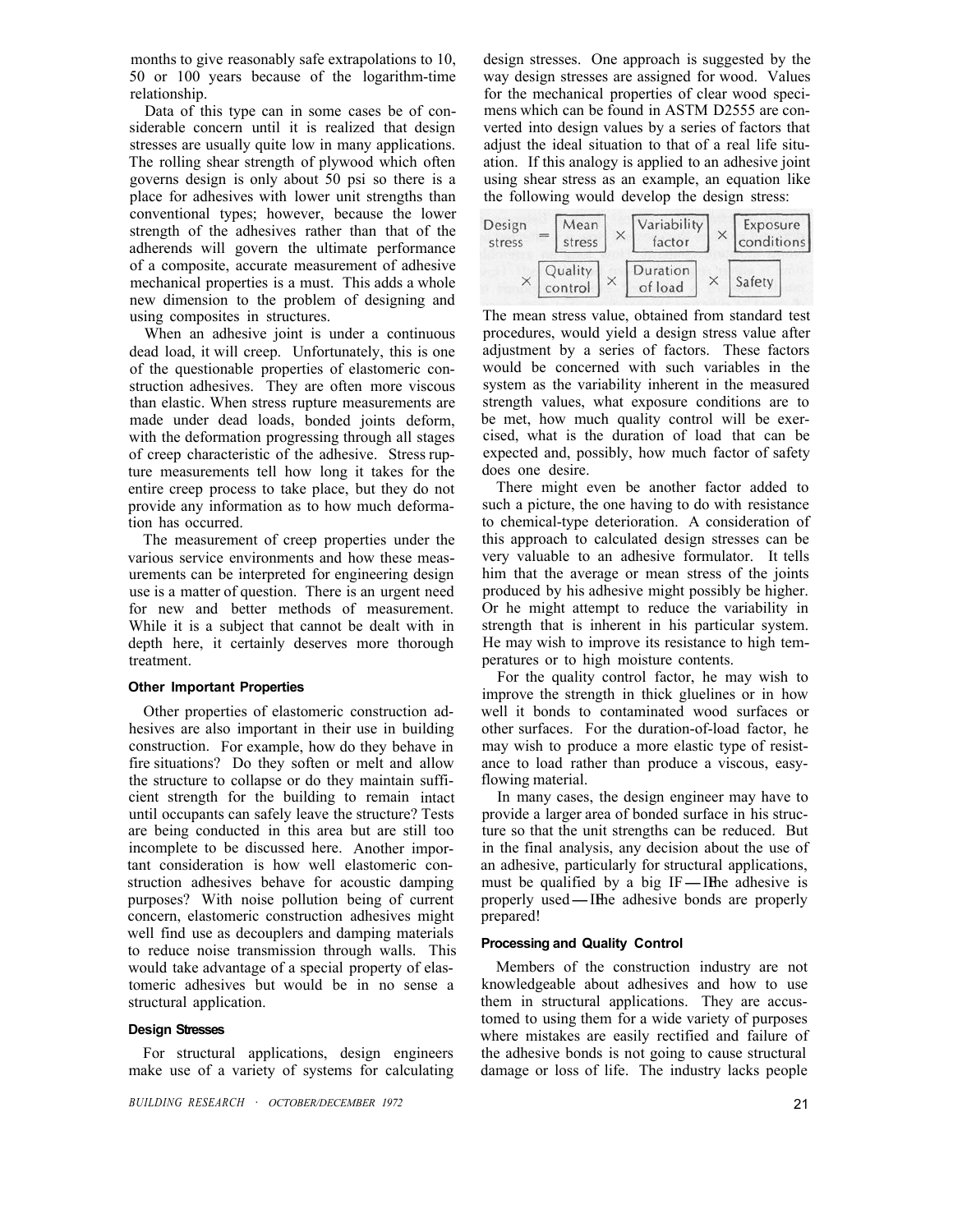with adequate technical training in this area. Because of this, the adhesive supplier will have to supply not only his adhesive but a great deal of technical service-guidancen the use of his particular adhesive. In many cases, he may have to develop a specific quality control program for his customer.

He will need to supply a variety of information about his adhesive: How is it affected by contamination of adherend surfaces? How it behaves in different glueline thicknesses? How it is affected by wood moisture content? How long an assembly time is either required or can be tolerated? How much pressure is required? How it responds to changes in different temperatures that migh occur either in the plant or on site? How much cure time must be allowed before the pressure is released or the assembly is moved? Failure to observe even one of these requirements of an adhesive system can often lead to disaster.

We have emphasized the problems faced by elastomeric construction adhesives when considered for use in prime structural applications. This is the area requiring pioneering research. But developments here can open up new markets for adhesives and can lead to more efficient use of building materials and thus reduce the drain on timber resources. These are all laudable objectives. It can be expected that other less critical uses for elastomeric adhesives in building construction will continue to grow since they require less need for precise data on durability and mechanical properties.

Applications such as accessory and trim attachment involve traditional designs of structures and are not hampered by how fast innovations can be accepted by code agencies, lending institutions and consumers. Likewise, where adhesives simply provide additional strength and stiffness to survive over-the-road hauling, where failure could be easily recognized and repaired or where failure would not affect life safety or loss of property, the opportunities for immediate acceptance and use of elastomeric adhesives are bright.

Before elastomeric construction adhesives can be used to any great extent for prime structural applications, a host of developments in a number of areas must take place. Progress here will depend upon how rapidly innovative and more efficient designs of composites can be accepted by regulatory agencies and consumers. This will require developments in test methods, generation of data, research by engineers and good communication between all parties concerned. Research and development work, and putting the results into practice, is a lengthy and laborious process, particularly when it involves almost a revolution in a massive but highly fragmented industry.

The problem is complicated further by the fact that building practices and performance requirements differ in various regions in the United States. For example, snow loads are unimportant along the Gulf Coast, but wind resistance is of utmost concern. What is satisfactory for the arid Southwest can be totally unsuitable for New England or the North Central region. It is the job of architects and design engineers to bring their expertise and judgment to bear on meeting specific performance needs in each specific case since adhesive requirements depend not only upon the location within the building but also upon where the building is to be built.

Adhesives will have to be classified and described according to their engineering propertiesdata that architects and engineers can use in design and this is not the case today. Each design of a composite can involve a mixture of adherends, each with its own strength and stiffness properties. In assembling these different members, the bonding area can be quite large or quite small. This leads to widely different requirements when selecting an adhesive to do the job. Architects and engineers will prefer to use a strong, rigid adhesive of proven performance because they can ignore its mechanical properties. A better understanding of what information architects and engineers will require for new adhesive systems will be essential for progress to be made.